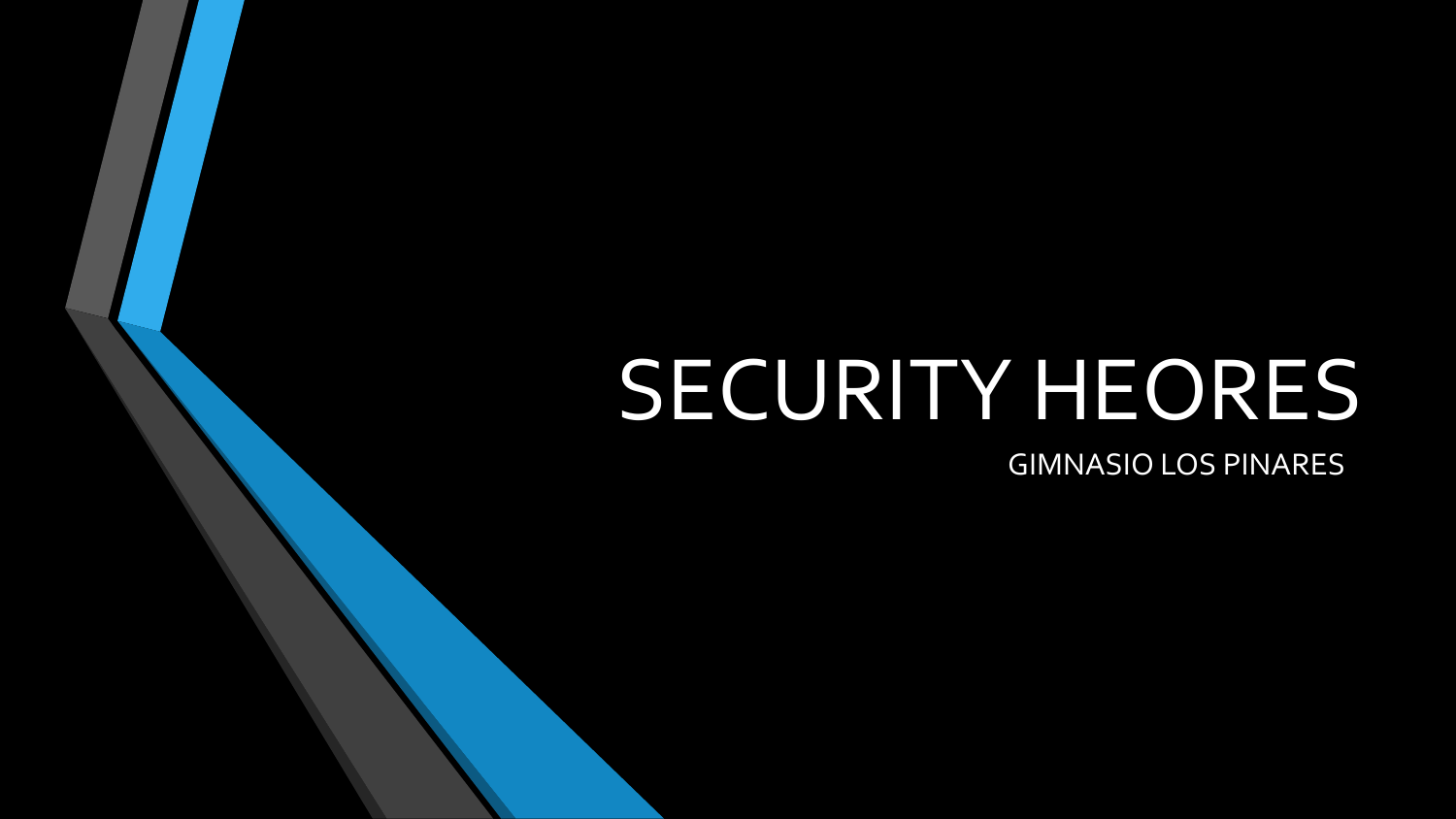#### Why did we decide to make "security heroes"?

We decided to do this project to become aware of problems of mobility in our school Gimnasio Los Pinares and its surroundings, see the main problems that exist in this institution and especially teach to the educational community about how to be responsible with safety regulations because if not this can affect the lives of many people.



http://www.pinares.edu.co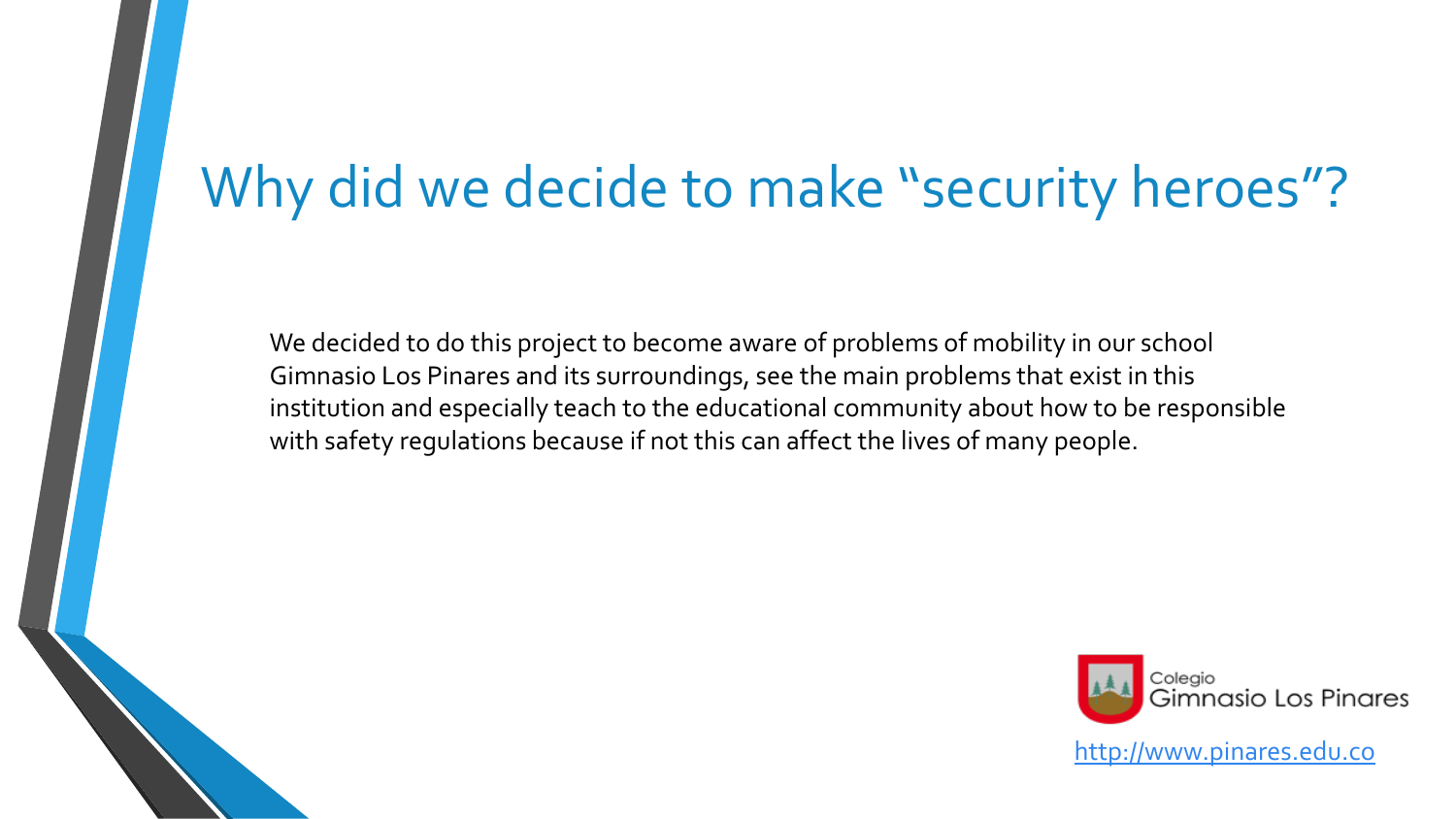### Why is it important that the students provide and are aware of these issues:

Because students are the future of society, and if you teach young people and children then you will avoid accidents in the future and you can make the traffic roads a safer place. The awareness of a situation the key to prevent errors.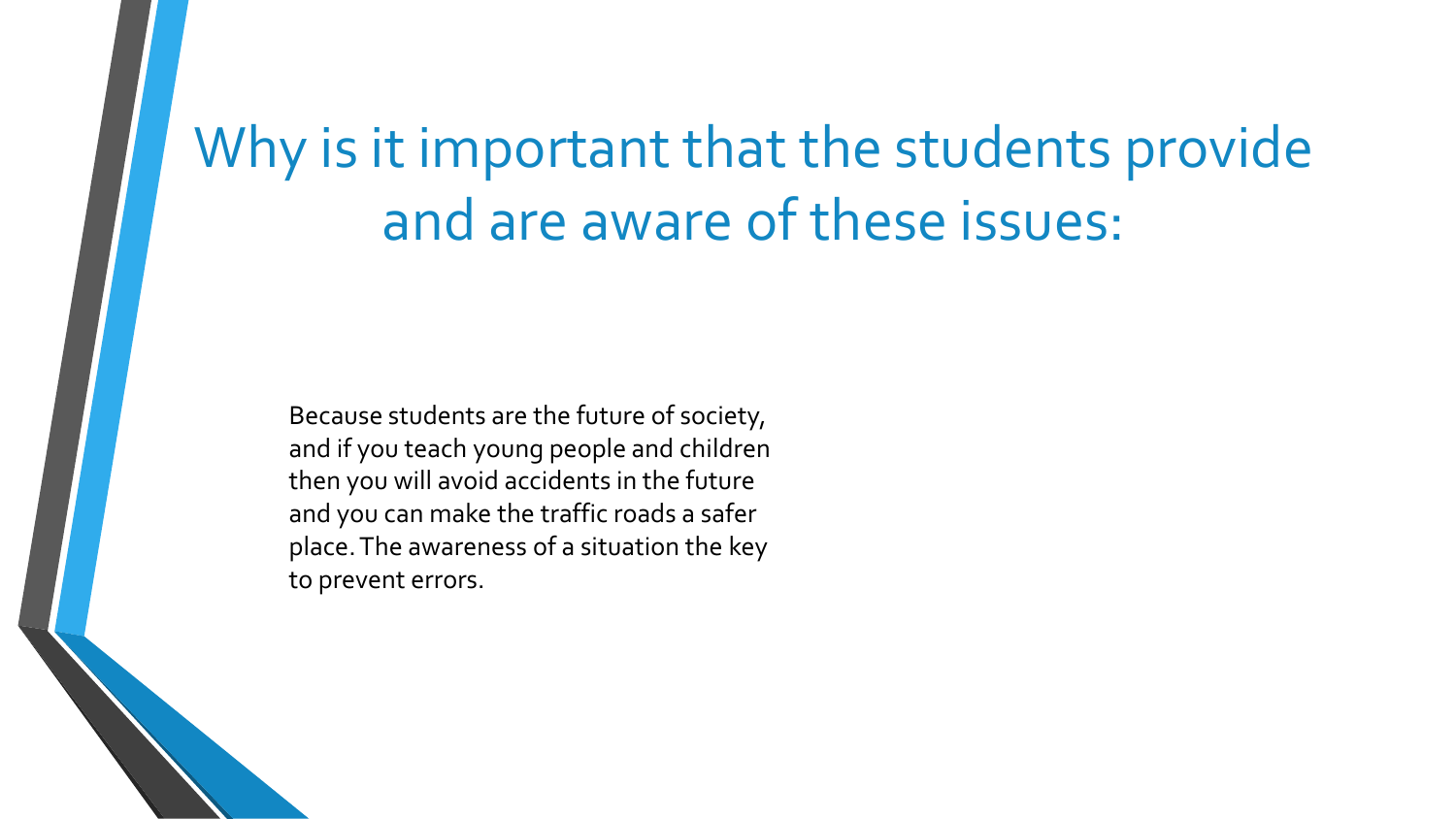# ACTIVITIES AND PROJECTS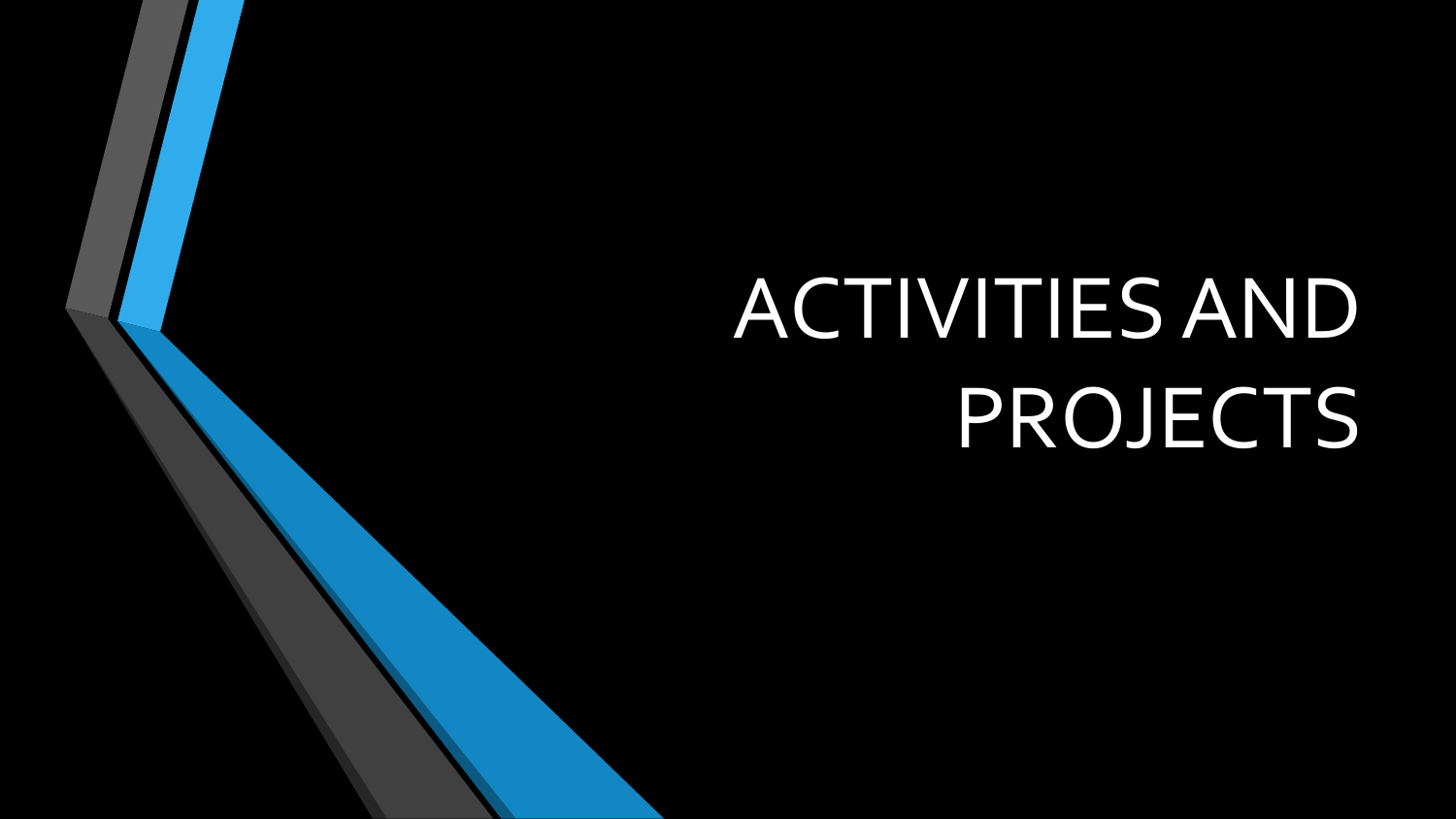#### Efficient demolition

The girls' objective was to widen the road of the school's exit due to a lot of traffic jam. They made a video to explain their problem.



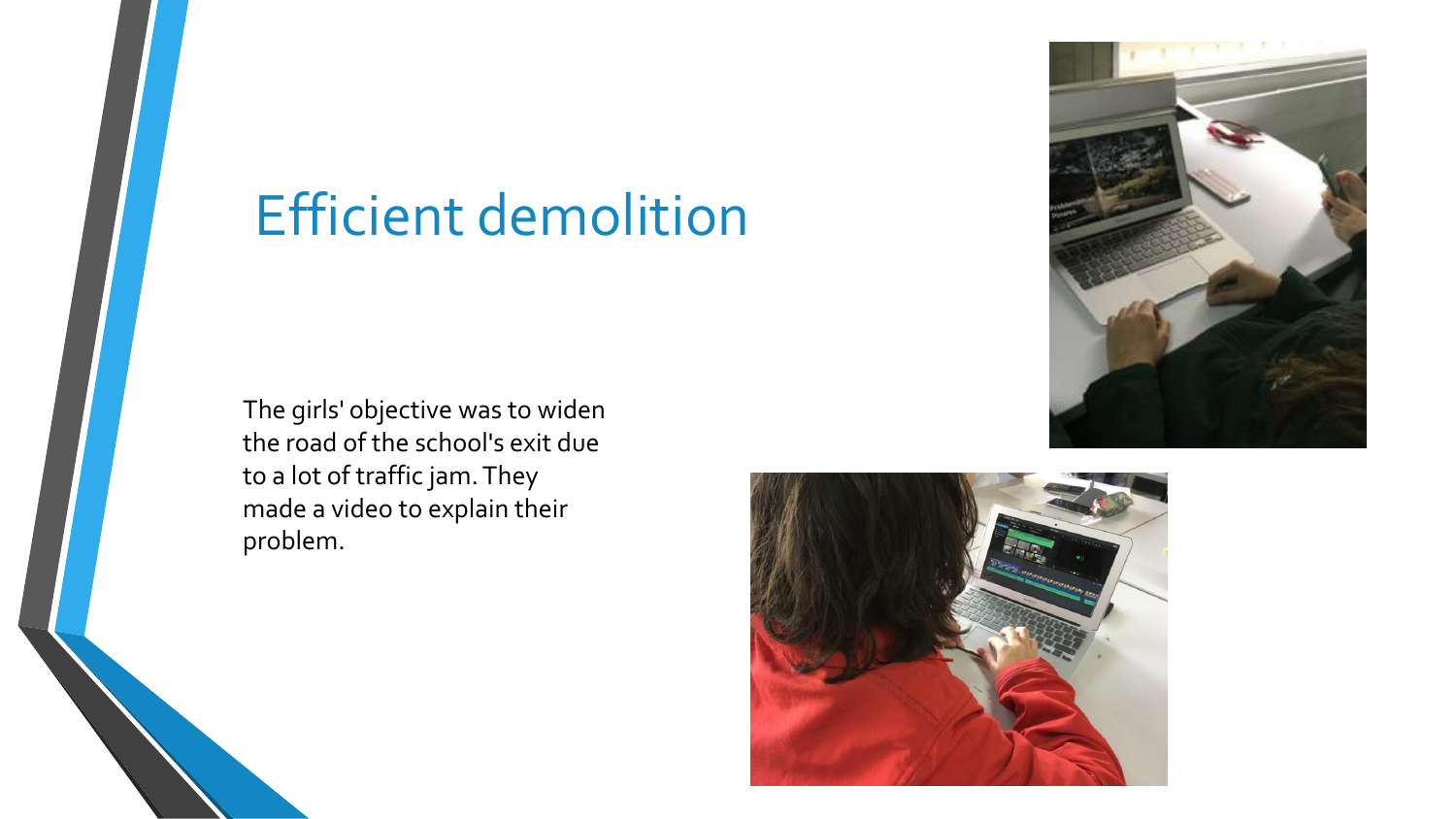#### Fast and furious

These girls made some posters to make sure that people that are going to start driving know what can cause the speed excess and drugs while driving so that take precautions when driving.

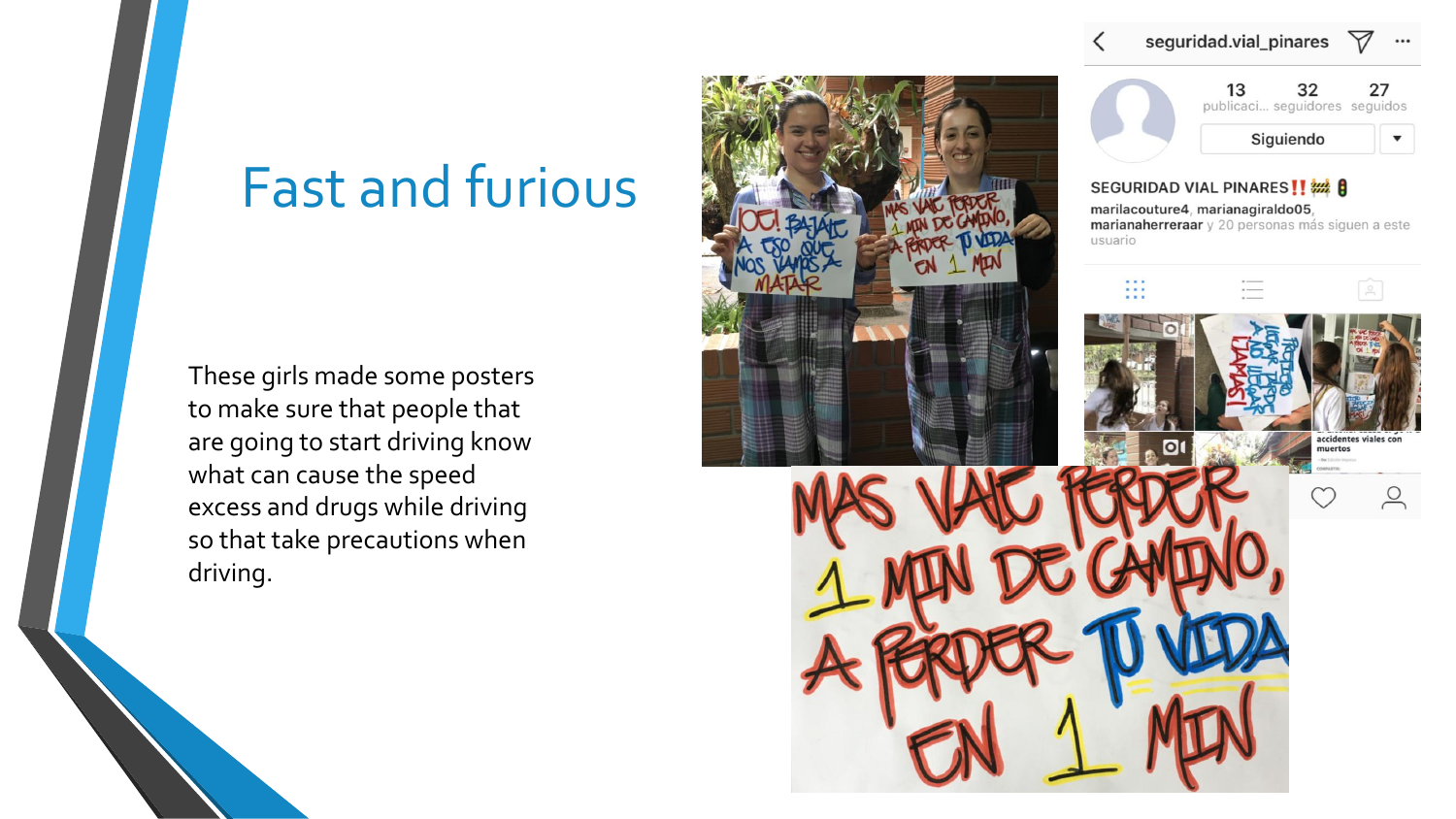#### Tu Vida En La Via

The girls wanted to raise awareness about road safety rules. They made a presentation for primary girls, posters and a video to high school girls, showing the consequences of not following the rules and explaining how to be better.



Poster taken from internet Made by the projects students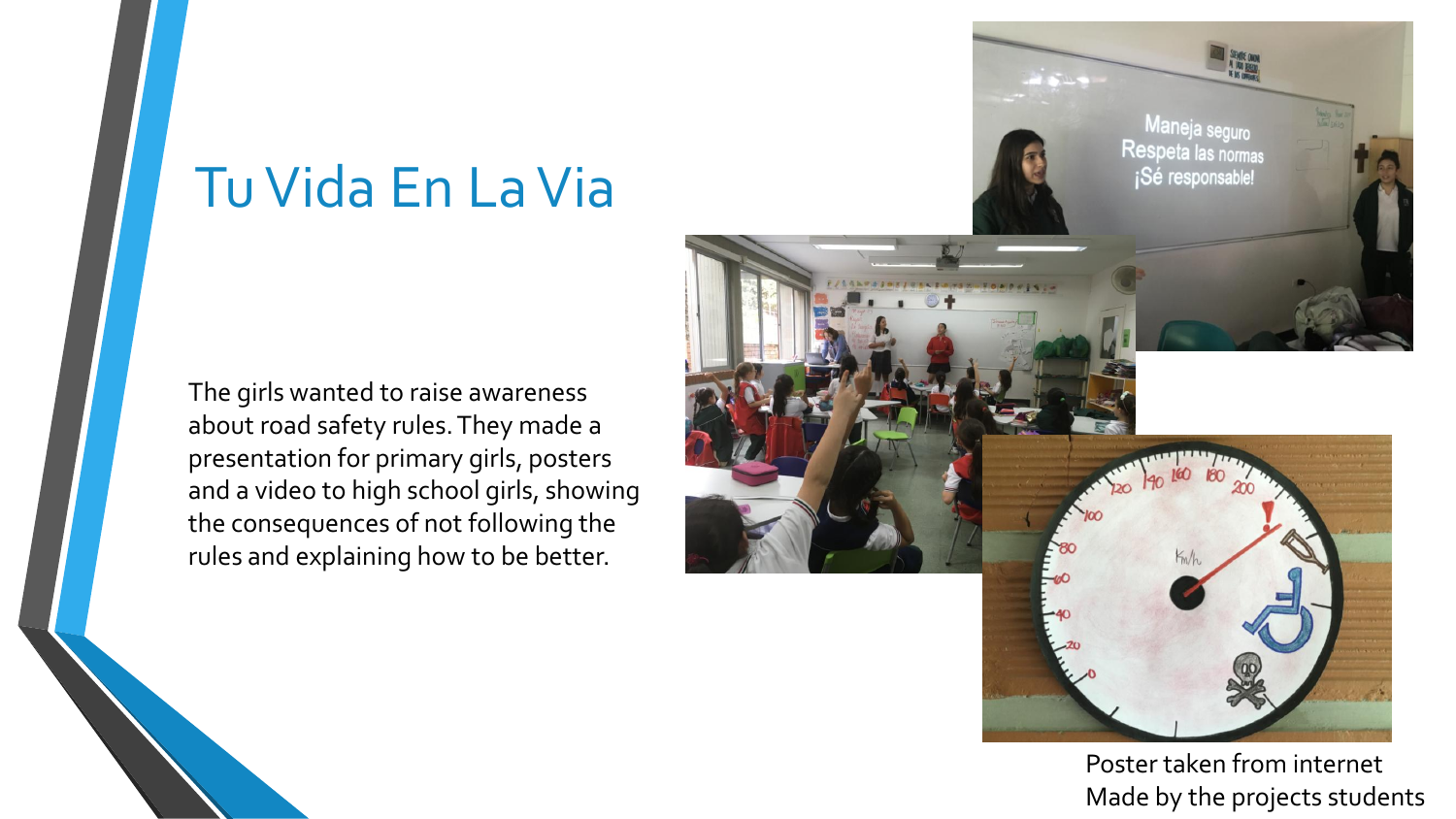#### Puente Alvaro Uribe Vélez

These girls would like to construct a bridge to mobilize the traffic of a bad construction. Their idea was to remove all the red lights in their selected area and construct the bridge for the people's safety, they made a model to represent it.



transito.pinares

**Transito Pinares** 

11

marilacouture4, stopmotionpinares, andreamonp1



58

 $\blacktriangledown$ 

40 publicaci... seguidores seguidos

Siguiendo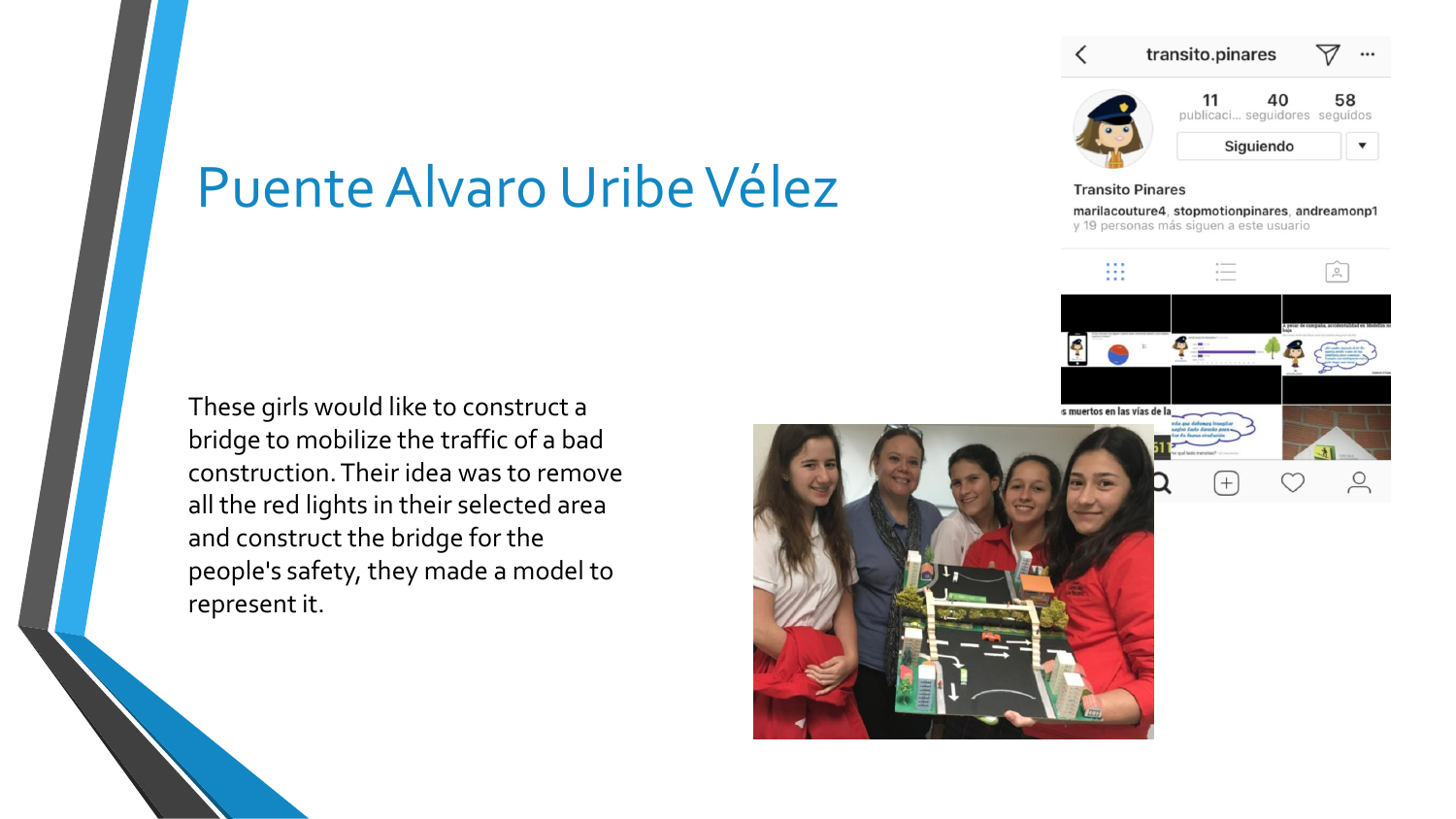#### New entryway

These students wanted to construct another way of entering the school. They wanted to mobilize the traffic that parents do when they leave their daughters in the school door.



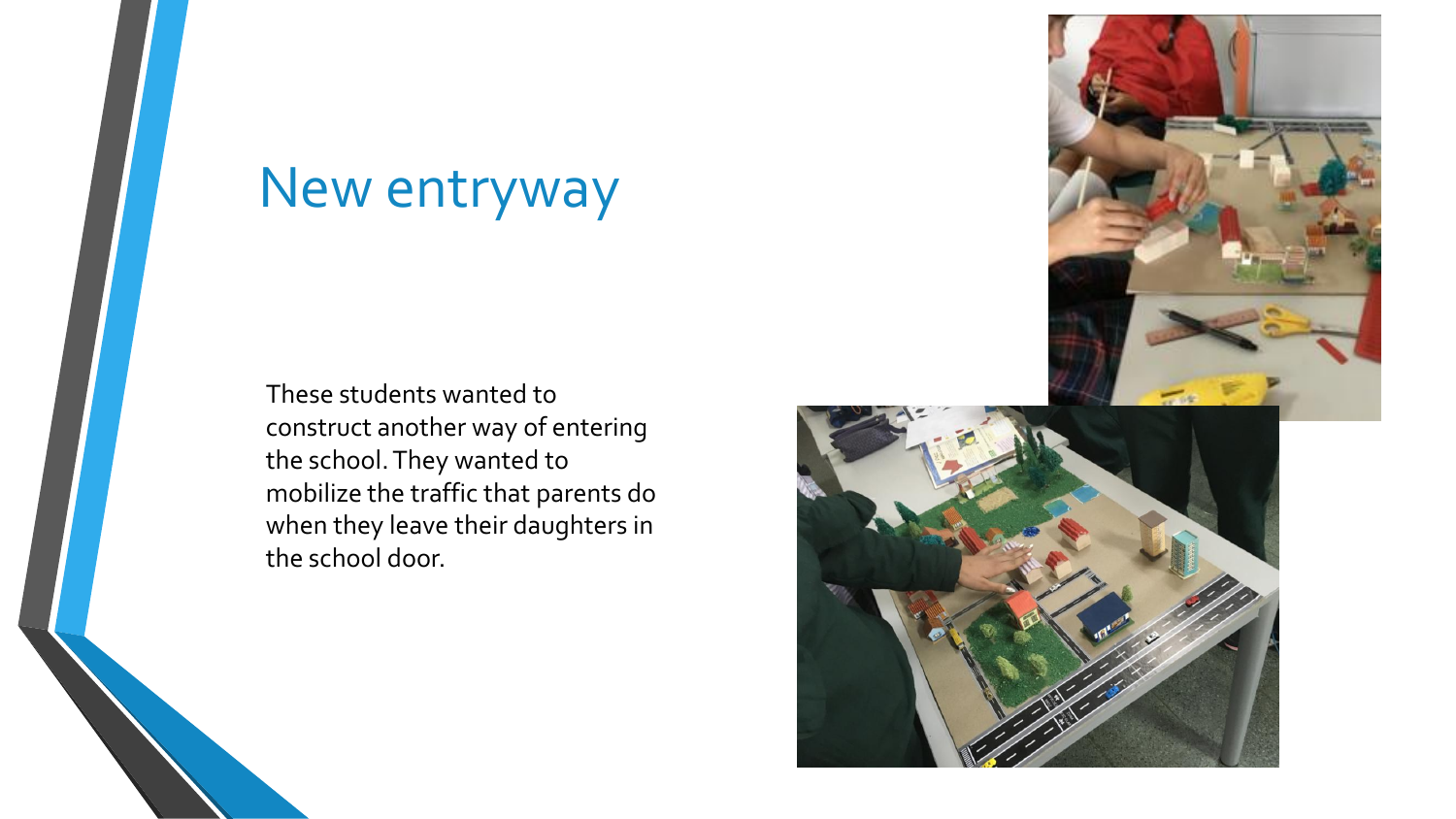17



publicaci... seguidores seguidos

18

Siguiendo

18

#### **Stop Motion**

transito.pinares, ivilla99, juanitaestrada24 y 11 personas más siguen a este usuario



Stop motion

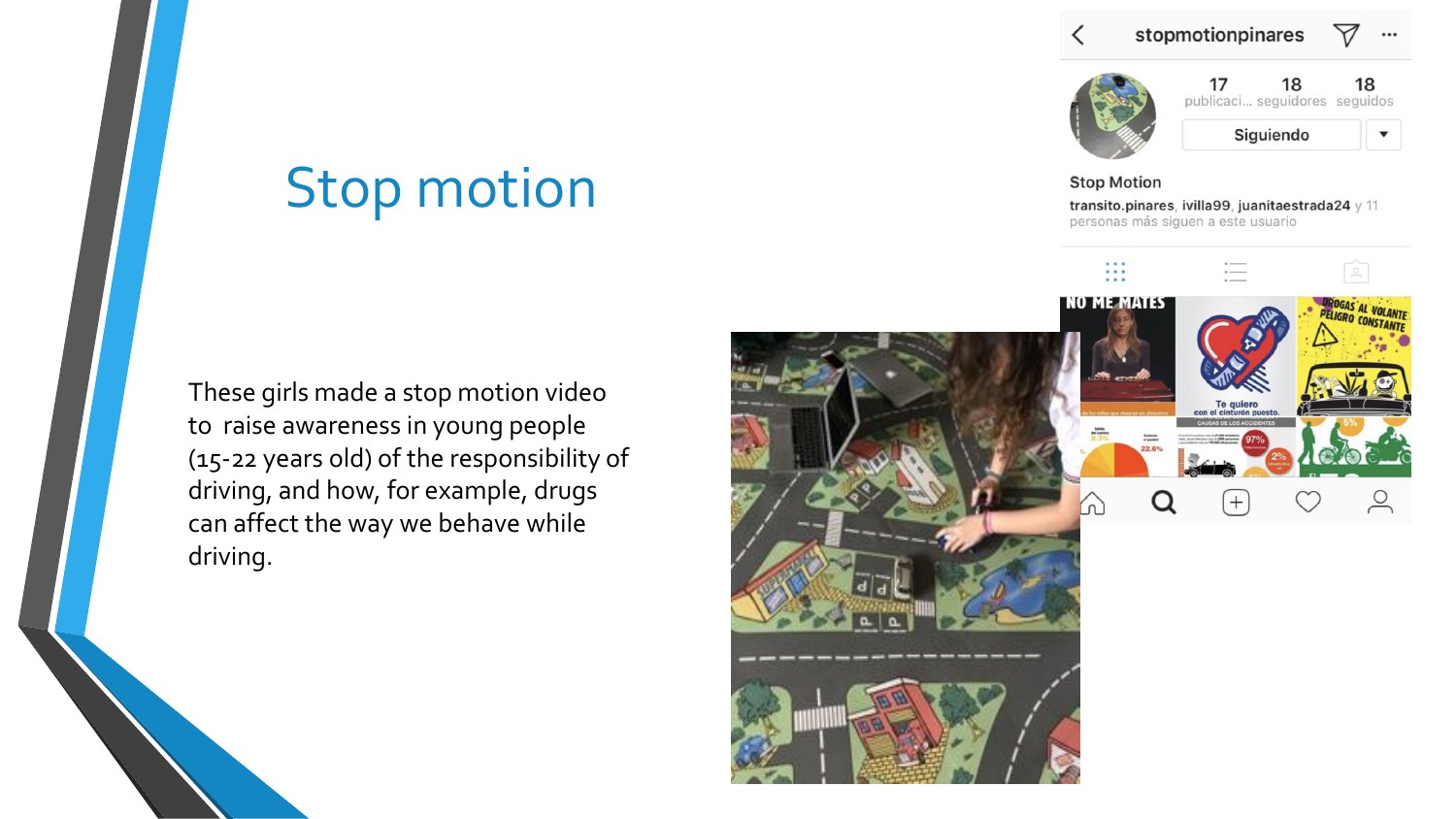#### ISMAJU

This girls objective was to construct a bridge in front of the school road exit to make sure that the students don't get hurt when they are leaving the school. They made a video and a presentation to explain their plans.